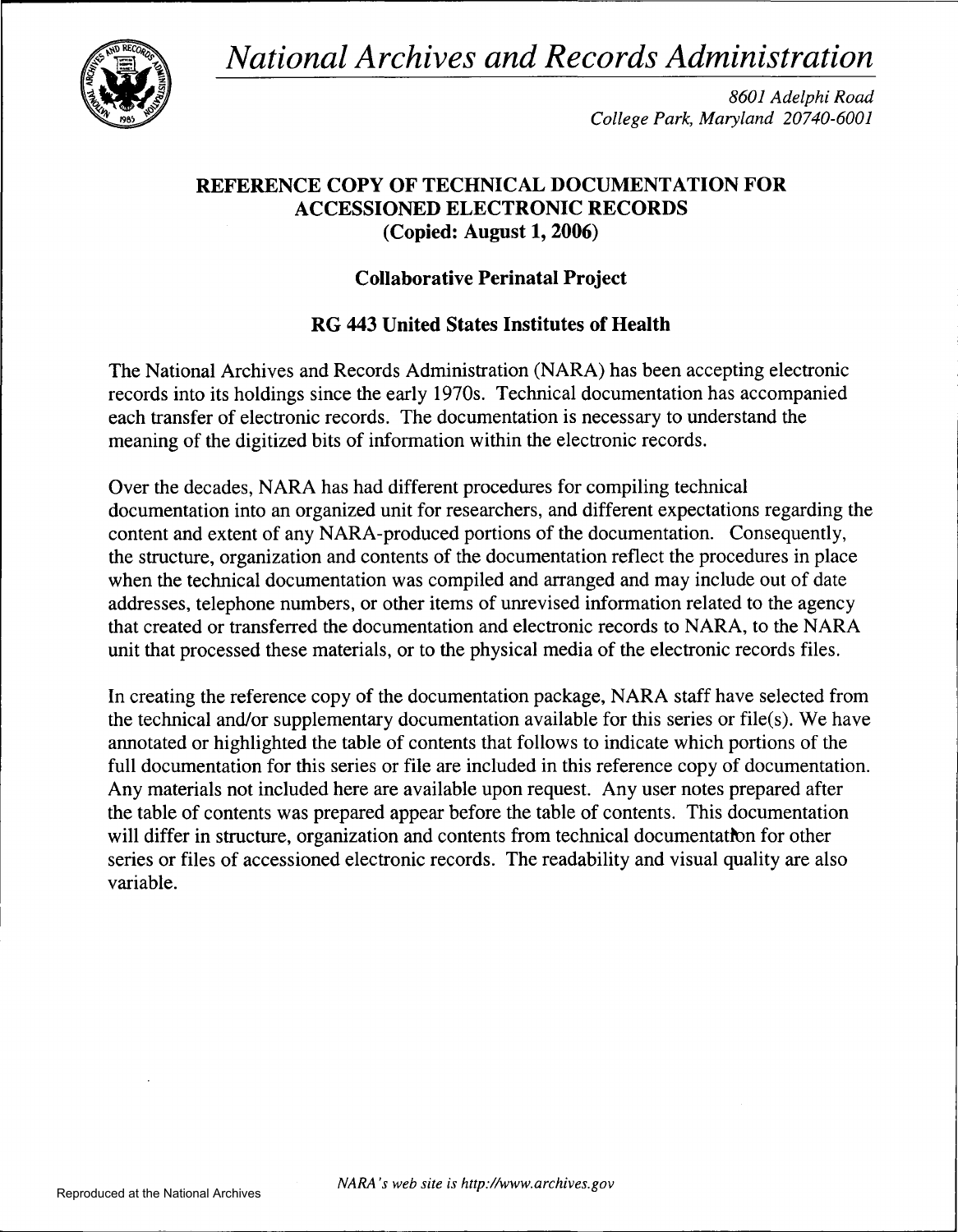

# *National Archives and Records Administration*

*6001 8601 Adelphi Road College Park, Maryland 207 40-*

## Supplemental User Note 1

Collaborative Perinatal Project (NCPP), 1958-1974 3-443-85-1

The Introduction to Documentation for the Collaborative Perinatal Project (NCPP), 1958-1974, prepared at the National Archives and Records Administration in September 1985, includes a statement concerning restrictions to access. The statement notes that the NCPP data were subject to provisions of the Privacy Act of 1974 and the Freedom of Information Act, Exemption B6, while in the custody of the creating organization, the National Institute of Neurological and Communicative Disorders and Strokes (NINCDS), the National Institutes of Health. It also notes that access to the records is restricted in keeping with National Archives General Restriction 4, and notes that records so restricted, may be released for statistical or quantitative research when the researchers have completed an "Application for Statistical Research in Records Containing Personal Information," and agreed in writing to the "Conditions of Use" of the records. Implicit is that the National Archives has approved the release of the records for the stated research.

In the summer, 1987, Trudy H. Peterson, the Assistant Archivist of the National Archives, Edie Redlin, Director of the [National Archives] Machine-Readable Branch, and Margaret 0. Adams, Archives Specialist, Machine-Readable Branch, reviewed together the restrictions on access to the electronic records of the NCPP, and the extent of the personal identifiers in these records. Dr. Peterson defined personal identifiers as variables such as Name, Address, Social Security Number (or Internal Revenue Service Taxpayer Identification). Dr. Peterson stated that if personal identifiers were removed from records restricted by National Archives General Restriction 4, the records could be released without restriction. Staff of the Machine-Readable Branch thereafter determined that only two of the NCPP files included personal identifiers, as Dr. Peterson had defined them, and these were limited to Name variables. The two files are the NCPP Master File and the NCPP Workfile 16, Serum Specimen Inventory Work File.

Subsequently, in October 1987, and with the approval of Dr. Redlin, staff of the Machine-Readable Branch created public use extracts of these two files by blanking all data in any Name fields. Since that time, the Public Use NCPP Master File and the Public Use NCPP Workfile 16 are the source files for creating copies of the NCPP Master File and/or the NCPP Workfile 16 in filling all reproduction orders. The public use extract files will continue to be preserved until the 75-year restriction (National Archives General Restriction 4) on the release of the complete NCPP records series expires in the year 2049. Release of the Public Use NCPP Master File and/or the Public Use NCPP Workfile 16 is not contingent upon completion of the "Application for Statistical Research in Records Containing Personal Information."

None of the other files in the NCPP series transferred into the holdings of the National Archives include any personal identifiers and are therefore reproduced as transferred to the National Archives, without restriction.

Margaret 0. Adams Supervisory Archivist March 13, 2002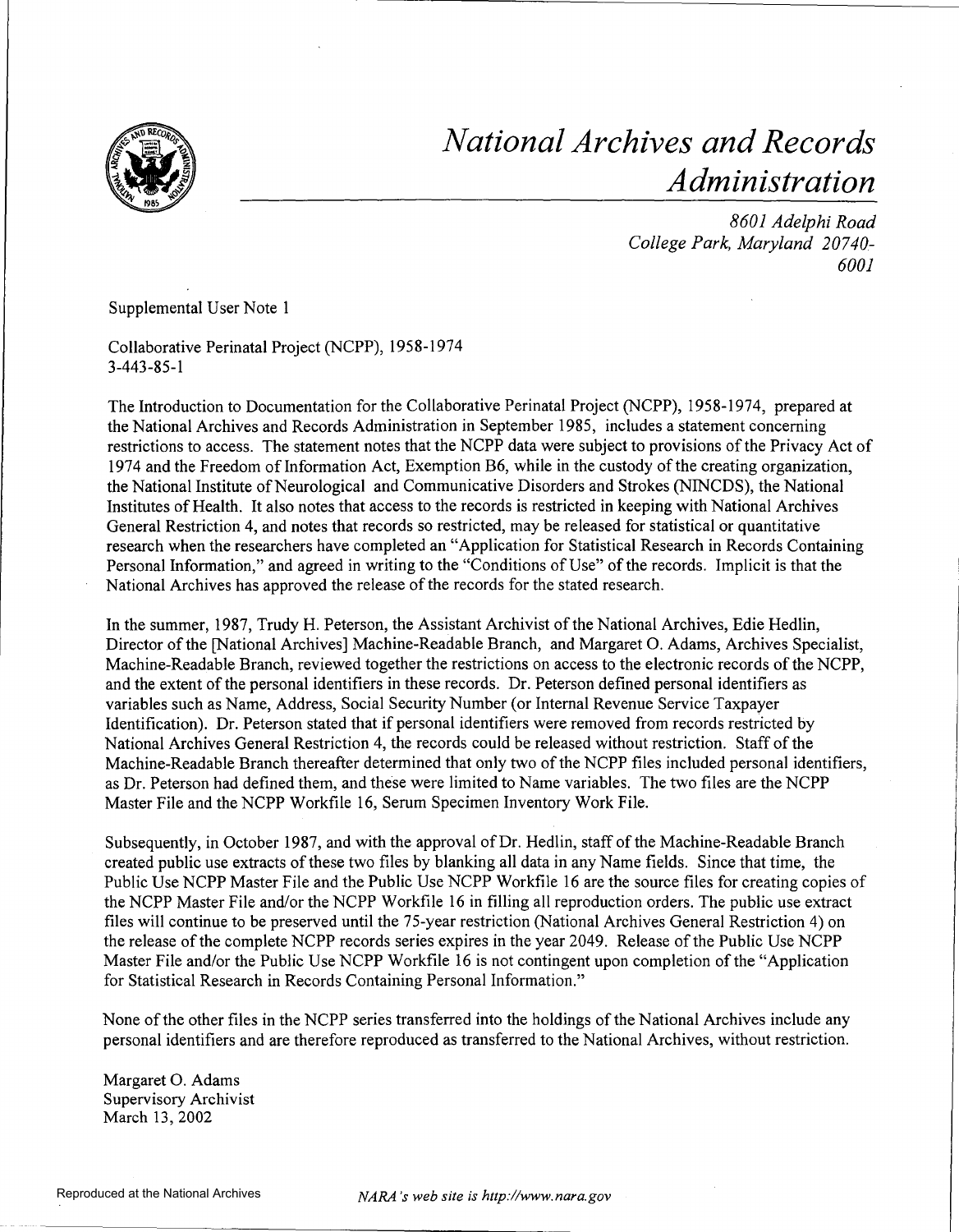*National Archives and Records Administration* 



*8601 Adelphi Road College Park, Maryland 20740-6001* 

## Sample Dumps of Public Use Files

Collaborative Perinatal Project NN3-443-85-001

Both the Master File and Work File 16: Serum Specimen Inventory contain individuals' names and therefore are restricted for privacy reasons. NARA has created public use versions of these files wherein the names have been blanked. The sample dumps for the public use Master File and the public use Work File 16: Serum Specimen Inventory were copied from preservation job folders 95 7013 and 95-7860, respectively.

Lynn Goodsell, Archives Specialist Electronic and Special Media Records Services Division November 9, 2005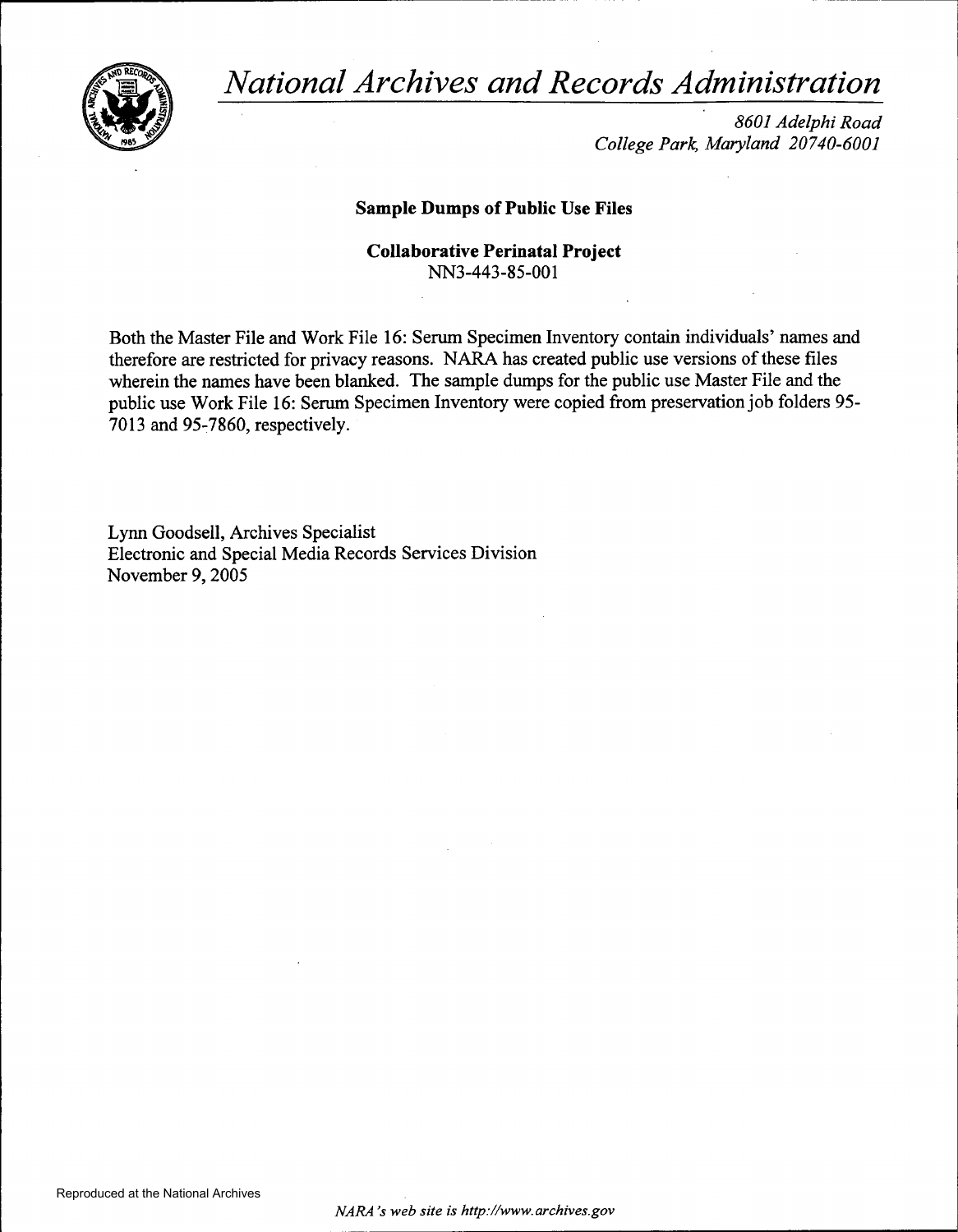# of--' *v,* f"Y\ f  $PS# 2$ Public Use Master File<br>APS RECORD DUMP Date: 01/29/2002 Time: 13:24 MOG837 J5f ;o *!ec-m!s*  FILE #1 BLOCK # 0 RECORD # 0 0000 00011051000110 85446 0 01025901025909185811013721 0040 10625592115 1 FILE #1 BLOCK # 0 RECORD # 1 0050 1201305100011901999907065908882017251005899930990999205109909105 0090 65 2439 FILE #1 BLOCK # 0 RECORD # 2 OOAO 220130510001199900000000000000000000000000000902100000010090000 OOEO 2439 FILE #1 BLOCK # 0 RECORD # 3 OOFO 030200510001190101035742121081101 0130 FILE #1 BLOCK # 0 RECORD # 4 0140 0303005100Q11901025910001000000000000008000000000002000000000000 0180 0 FILE #1 BLOCK # 0 RECORD # 5 0190 0304105100011901025915552830200091858082158001011099999999999 OlDO

FILE #1 BLOCK # 0 RECORD # 6 OlEO 1305005100011999999914501101558000000000000000000000000000000000  $0220$   $0$ 

FILE #1 BLOCK # 0 RECORD # 7 0230 2305005100011999999900000000000000000000000000000999999999999999 0270 91000000001000

FILE #1 BLOCK # 0 RECORD # 8 0280 130600510001190102590000000000000000000000000000000 02CO

FILE #1 BLOCK # 0 RECORD # 9 02DO 2306005100011901025914999900000000000000000009999999999999999999 0310 90

Page 1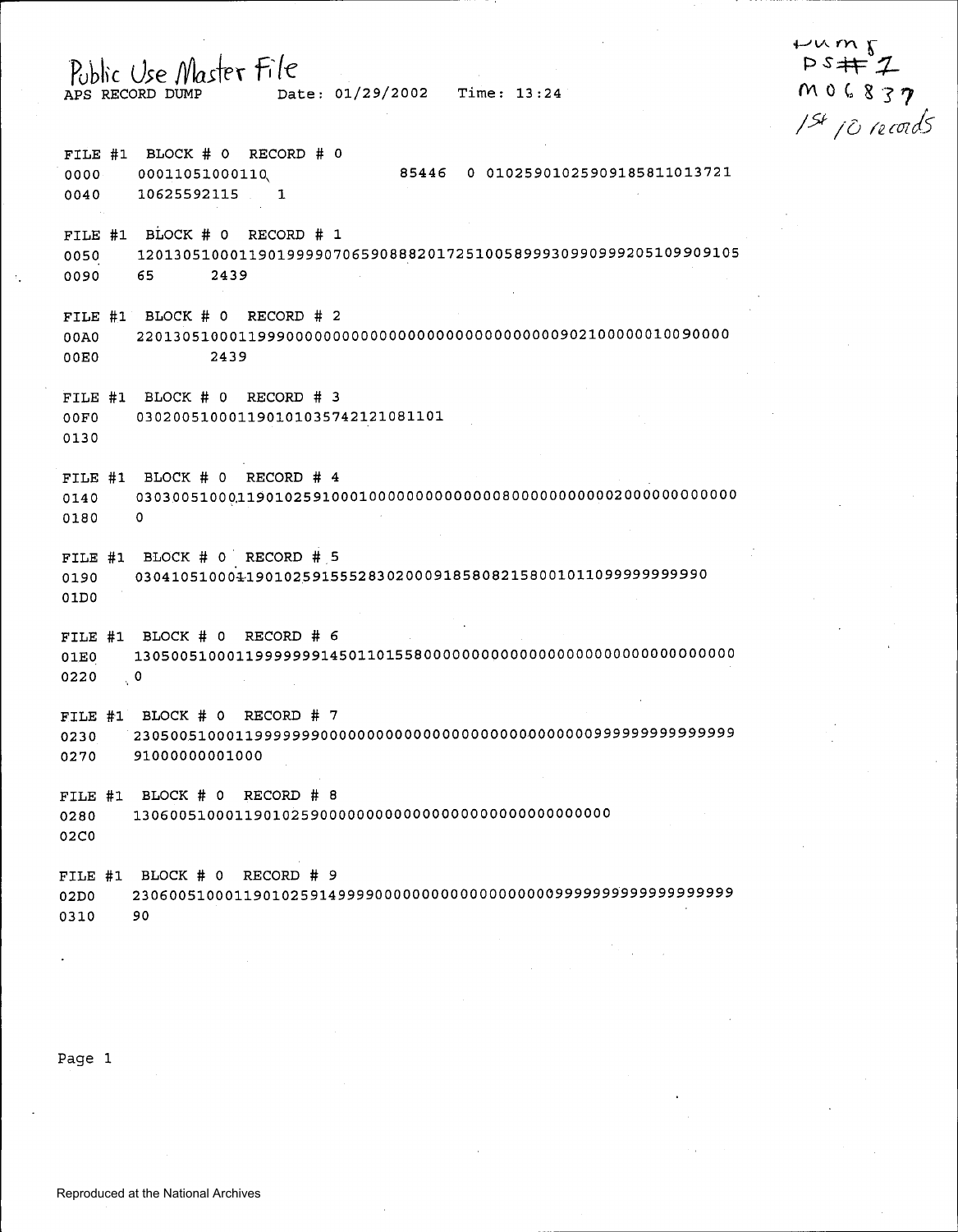| Public Use Work File 16<br>APS RECORD DUMP Date: 01/29/2002 Time: 15:50             |                   | Work File<br>16 Public<br>Use | Dun p<br>M0699/<br>#16<br>PRBCCP, CARD                        |
|-------------------------------------------------------------------------------------|-------------------|-------------------------------|---------------------------------------------------------------|
| FILE #16 BLOCK # 0 RECORD # 0<br>08060051000119<br>0000<br>0103010301030101<br>0040 | 15010259091858121 | D500907055943                 | $\cancel{p}$ 8 $\cancel{p}$ 6. $\cancel{P}$<br>1st 10 recreds |
| FILE #16 BLOCK # 0 RECORD # 1<br>08060051000219<br>0050<br>0103010301030101<br>0090 | 11010259101458115 | 0500807085943                 |                                                               |
| FILE #16 BLOCK # 0 RECORD # 2<br>08060051000219<br>00A0<br>0103010301030101<br>00E0 | 11010259101458115 | D500507255943                 |                                                               |
| FILE #16 BLOCK # 0 RECORD # 3<br>08060051000319<br>00F0<br>0103010301030101<br>0130 | 19010259082458123 | D501205235943                 |                                                               |
| FILE #16 BLOCK # 0 RECORD # 4<br>08060051000329<br>0140<br>0103010301030101<br>0180 | 30102262032962126 | R410710226243                 |                                                               |
| FILE #16 BLOCK # 0 RECORD # 5<br>08060051000329<br>0190<br>5101010000000000<br>01D0 | 30102262032962126 | 0811512266222                 |                                                               |
| FILE #16 BLOCK # 0 RECORD # 6<br>08060051000329<br>01E0<br>0103010301030101<br>0220 | 30102262032962126 | D511512266243                 |                                                               |
| FILE #16 BLOCK # 0 RECORD # 7<br>0230<br>08060051000339<br>0270<br>010301030103010  | 28033064091363128 | R416703306443                 |                                                               |
| FILE #16 BLOCK # 0 RECORD # 8<br>08060051000339<br>0280<br>02C0<br>010301030103010  | 28033064091363128 | D517406046443                 |                                                               |
| FILE #16 BLOCK # 0 RECORD # 9<br>02D0<br>08060051000339<br>0310<br>0101510          | 28033064091363128 | 0817406046422                 |                                                               |

 $\sim$ 

Page 1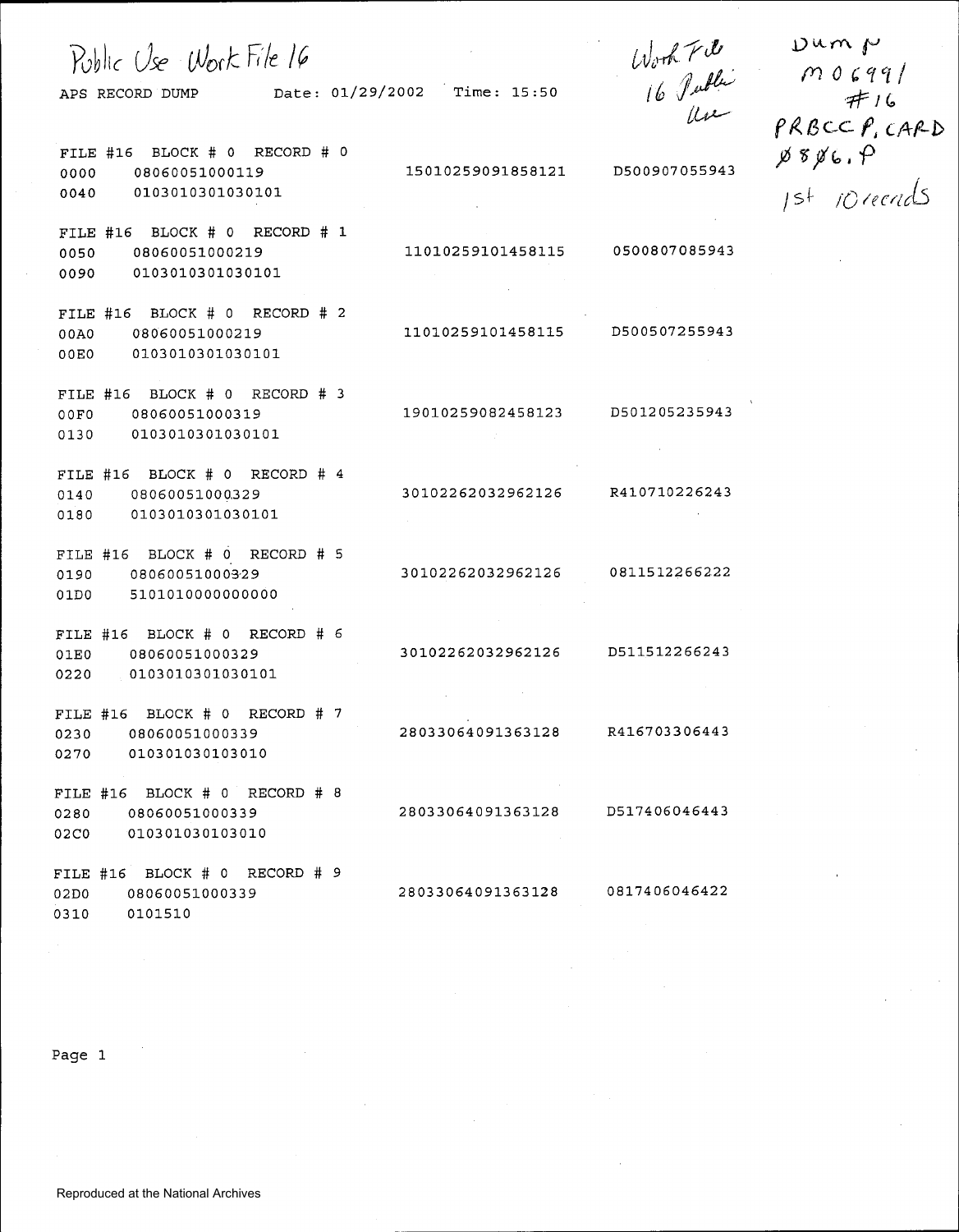

3-443-85-001

COLLABORATIVE PERINATAL PROJECT

1958 - 1974

DOCUMENTATION

Record Group 443

Records of the National Institutes of Health

Reproduced at the National Archives

*National Archives and Records Administration* 

01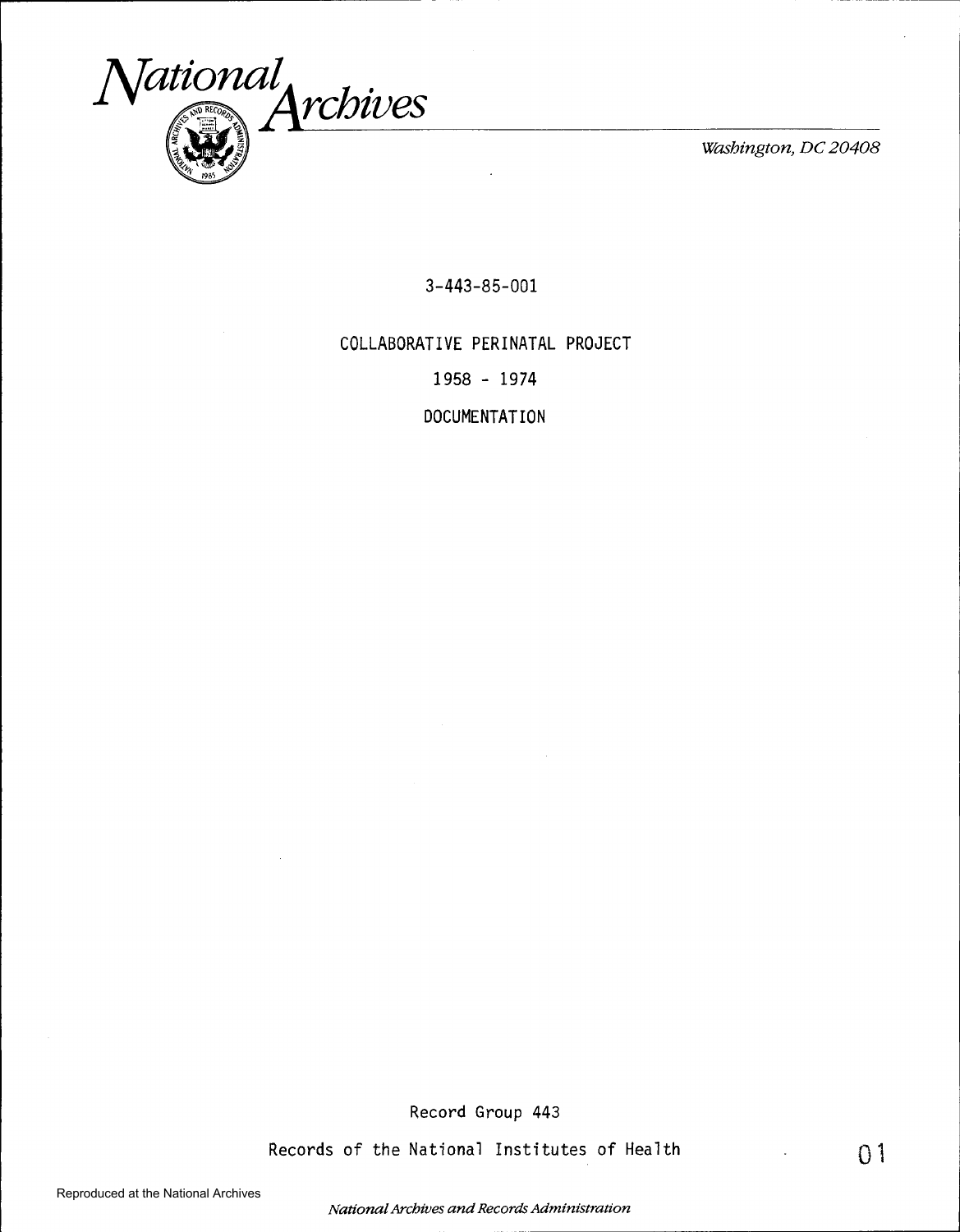

## **CONTENTS**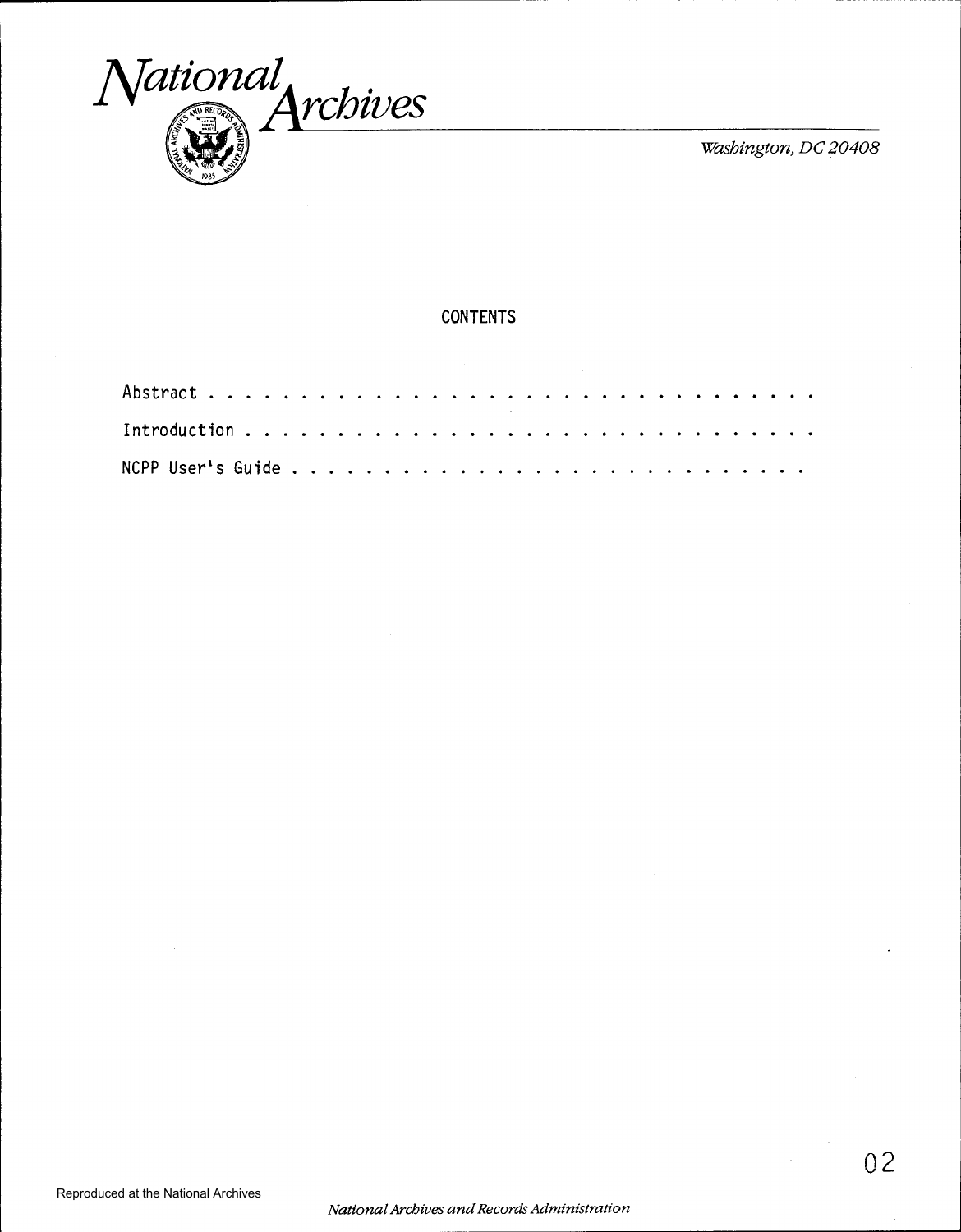

August 1985  $3 - 443 - 85 - 1$ 

United States National Institutes of Health. Collaborative Perinatal Project (NCPP), 1958-1974 [Machine-Readable data file]. Created by the National Institute of Neurological and Communicative Disorders and Stroke (NINCDS). Washington: National Institutes of Health [producer] 1958-84; Washington: National Archives and Records Administration [distributor].

- PROVENANCE: The National Institute of Neurological Diseases and Blindness (NINDB) of the National Institutes of Health instituted the Collaborative Study of Cerebral Palsy, Mental Retardation, and other Neurological and Sensory Disorders of Infancy and Childhood. From this study evolved the need for and the initiation of the NCPP and the reorganization of the NINDB into the NINCDS. Data from medical histories, examinations, and observations on the participating individuals was supplied by twelve institutions throughout the United States between 1959 and 1974.
- TYPE OF FILE: Microdata. The unit of observation is the individual. There is one record for each medical examination or clinical observation.
- UNIVERSE DESCRIPTION: The universe consists of samples of 300 to 2000 pregnancies per year (1959-1965) from each of twelve participating institutions: Boston Lying-In Hospital; Children's Hospital, Buffalo; Charity Hospital, New Orleans; Columbia-Presbyterian Medical Center, New York; Johns Hopkins Hospital, Baltimore; Medical College of Virginia, Richmond; University of Minnesota Hospital, Minneapolis; New York Medical Hospital; University of Oregon Medical Center, Portland; Pennsylvania Hospital/Children's Hospital, Philadelphia; Providence Lying-In Hospital; University of Tennessee College of Medicine, Memphis; The sampling frame and selection process varied from institution to institution and is fully explained in the documentation. The NCPP lasted sixteen years and included approximately 58,000 study pregnancies. Data on the women and their pregnancies and study children are included in the NCPP data base.
- SUBJECT MATTER DESCRIPTION: The Collaborative Perinatal Project was a prospective study. The data constitute an important resource for biomedical and behavioral research in many areas of obstretrics, perinatology, pediatrics and developmental psychology. The data also provide a prospective base for examining neurological and neurosensory defects and the relationship of pregnancy and perinatal factors on the health of individual children. The major categories of data collected include obstetrical, pediatric, pathological, serological, socioeconomic and family, genetic history, psychological, speech, language and hearing. The mother was examined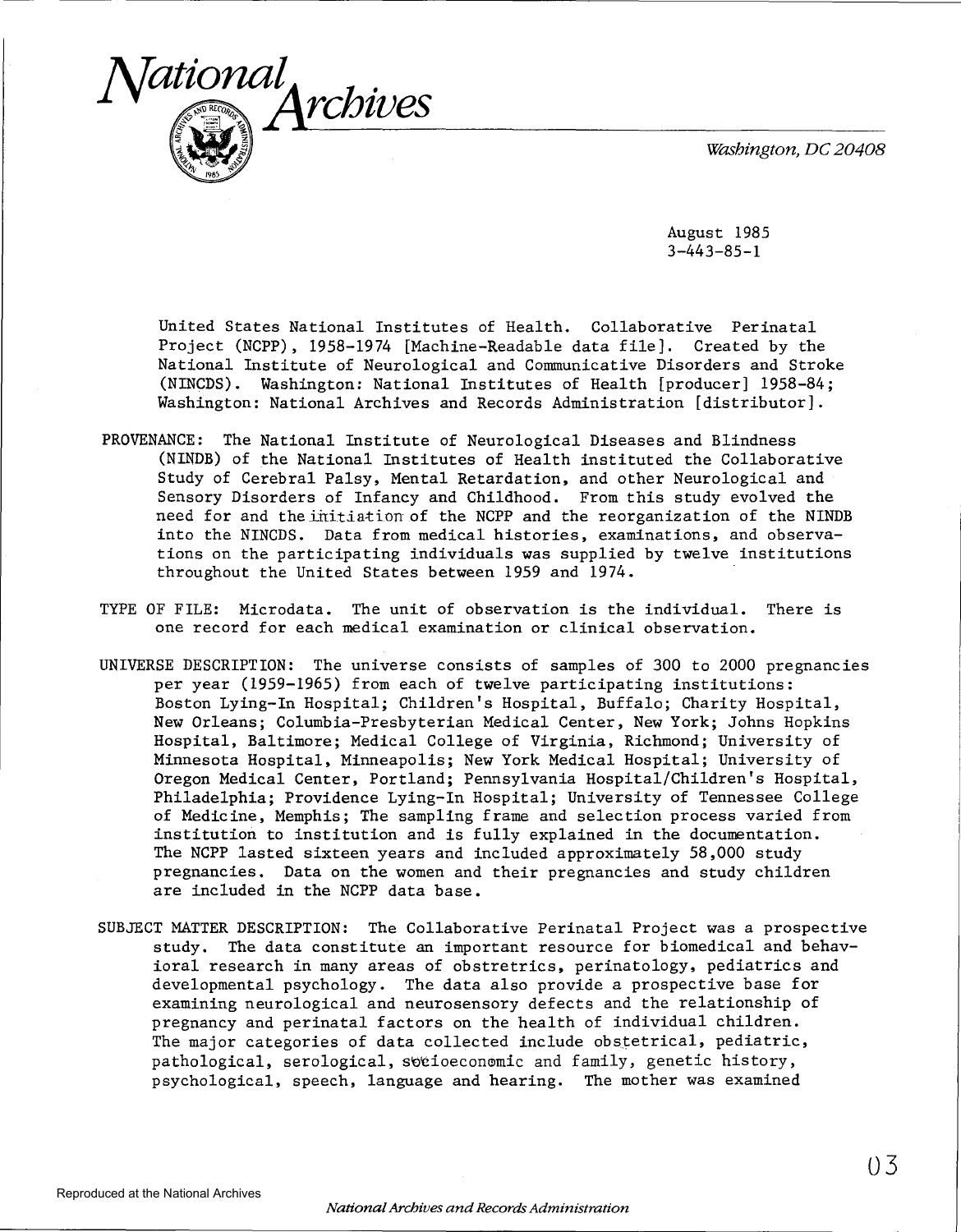during pregnancy, labor and delivery. The children were given neonatal examinations and follow-up examinations at four, eight, and twelve months, and three, four, seven, and eight years. Supplemental information was gathered throughout the study, including family linkages between related women participating in the NCPP. In addition to the master file there are variable files and work files arranged to facilitate researcher access of the 6700 data items.

GEOGRAPHIC COVERAGE: Geographic coding includes the city and state of the twelve participating institutions and the street address, city, and state of each patient.

TECHNICAL DESCRIPTION:

| STRUCTURE: |  | Fixed length, non-hierarchical              |  |
|------------|--|---------------------------------------------|--|
| SIZE:      |  | Master File - 58,760 Administrative Records |  |

SORT SEQUENCE: Records within the master file are sorted by the master file card number and a unique case number identifying the institution, mother and child. Records within the Variable file are sorted by variable and thereunder by unique case number. Records within the work files are sorted by unique case number.

#### REFERENCE MATERIAL:

### Documentation Relating to the Collaborative Perinatal Project

Available from the Machine-Readable Branch (NNSR)

This is a guide to the machine-readable data files. It contains an introduction to the data; detailed history of data design, collection, and processing; the organization and content of the files; and codebooks.

### RELATED PRINTED REPORTS:

The documentation includes an extensive bibliography of research reports based on the project data.

#### RELATED MACHINE-READABLE DATA FILES:

None

## FILE AVAILABILITY:

The data in the NCPP contain personal identifiers and medical information protected under the Privacy Act and NARA General Restriction B4. Access to the data for statistical research may be permitted within the appropriate guidelines and restrictions.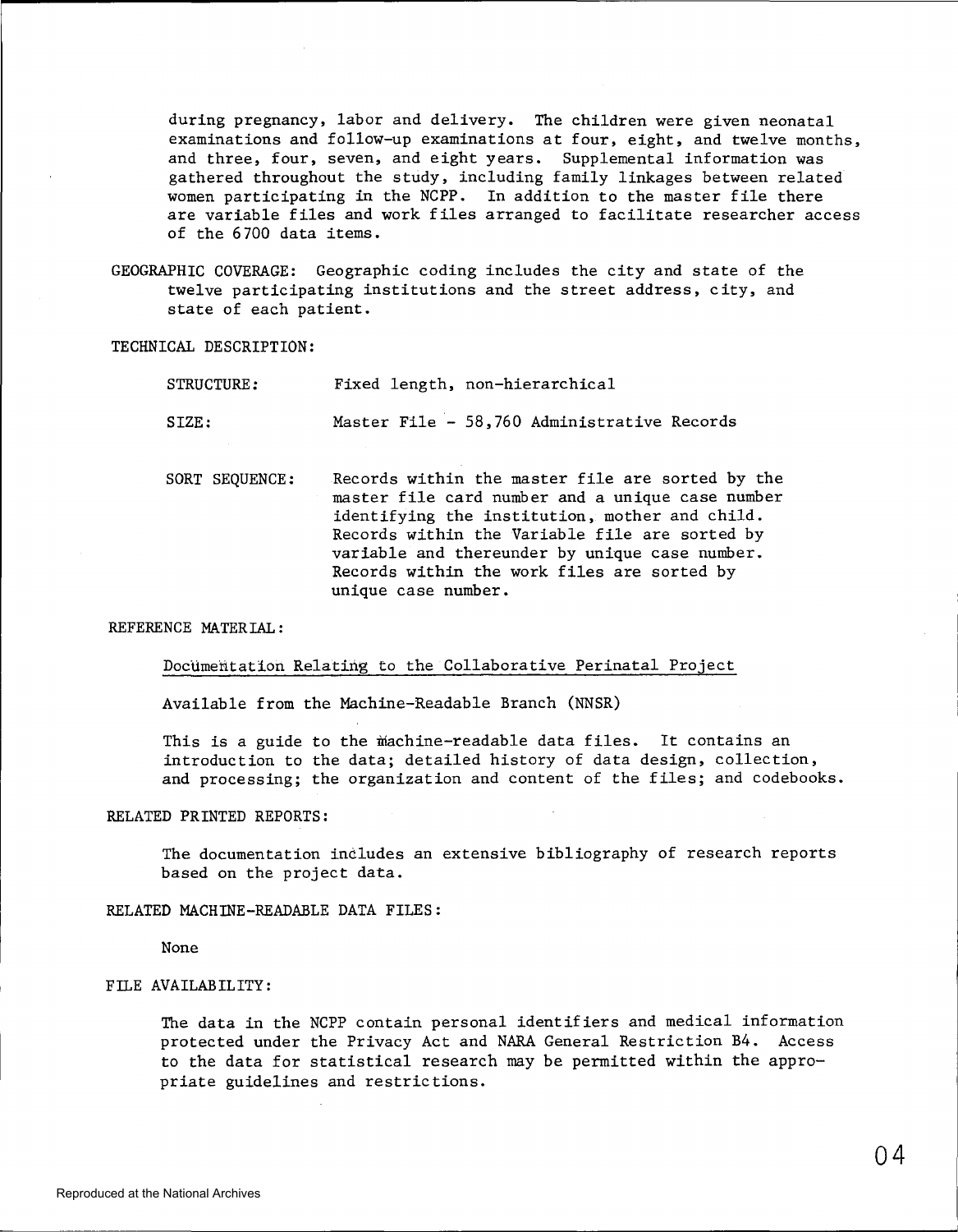These files are available from:

Machine-Readable Branch (NNSR) National Archives and Records Administration Washington, DC 20408 (202) 523-3267

DESCRIPTORS: TOXEMIA, PREGNANCY, NEUROLOGY, CEREBRAL PALSY, OBSTETRICS, PERINATOLOGY, PEDIATRICS, DEVELOPMENTAL PSYCHOLOGY, NIH, DRUGS, SEROLOGY, CONGENITAL MALFUNCTIONS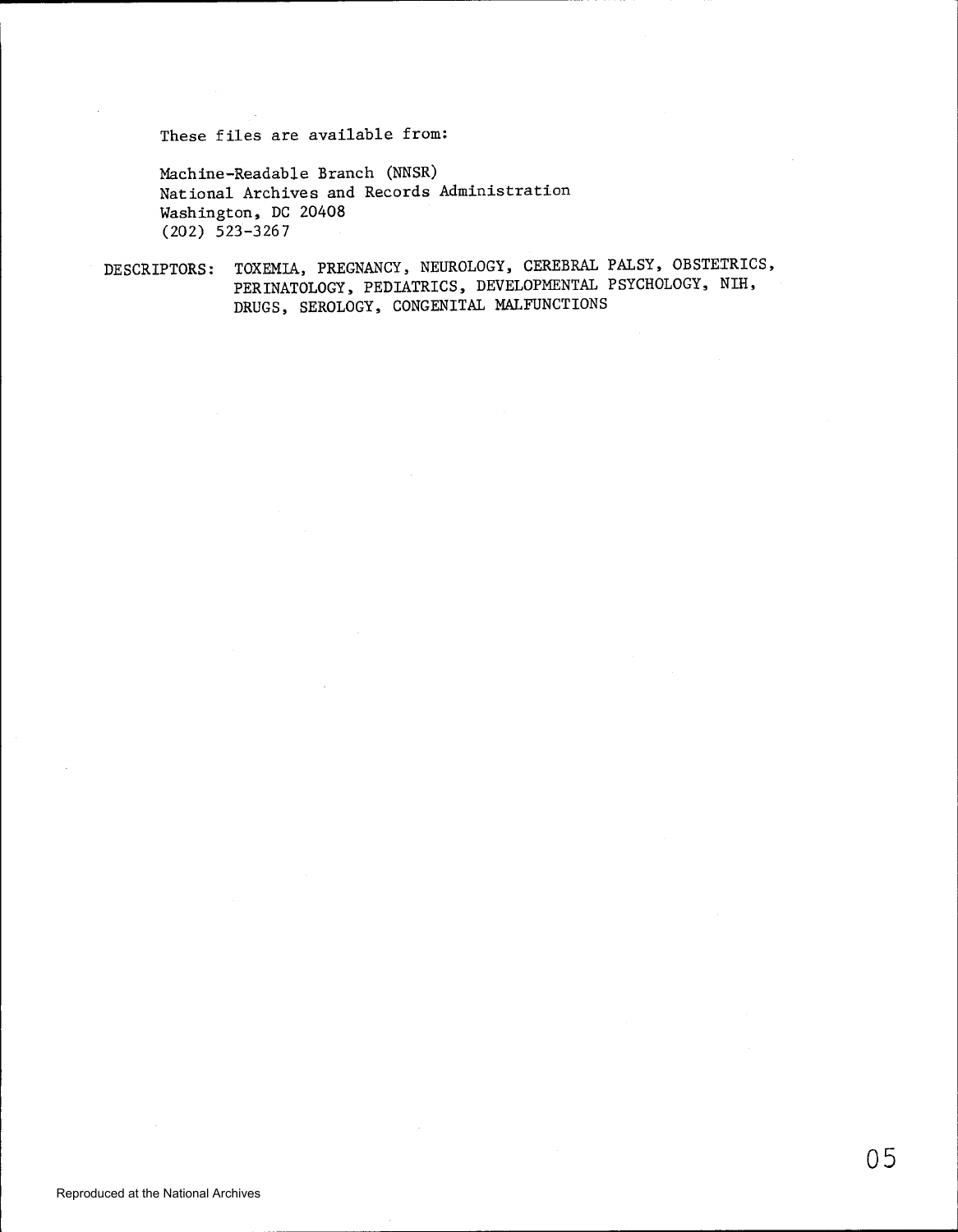| Work Files: Wl | W2                | Socioeconomic Index at Registration<br>Seven Years                      |              | 55,910<br>40,363    | records<br>11          |      |                           |
|----------------|-------------------|-------------------------------------------------------------------------|--------------|---------------------|------------------------|------|---------------------------|
|                | W3<br>W4          | Drugs Taken During Pregnancy, Trade Names<br>11<br>11<br>11<br>, Active |              | 199,088             | Ħ                      |      | $(49, 214 \text{ cases})$ |
|                |                   | Compounds                                                               |              | 253,154             | π                      | Ħ    |                           |
|                |                   | Congenital Malformations, One & Seven Years                             |              | 59,391              | Ħ                      |      | €                         |
|                | W5<br>W6          | Cerebral Palsy Diagnosis                                                |              | 53,251              |                        |      |                           |
|                | W7                | Abnormalities at Seven Years                                            |              | 41,869              |                        |      |                           |
|                | W8                | Speech, Language and Hearing at Eight Years                             |              | 20,137              |                        |      |                           |
|                | W9                | Toxemia Classification                                                  |              | 58,806              |                        |      |                           |
|                | W10               |                                                                         | 49,188       |                     |                        |      |                           |
|                | W11               | Rupture of Membranes                                                    |              |                     |                        |      |                           |
|                |                   | Survey of Vital, Bacterial, Parasitic                                   |              | 10,224              |                        |      |                           |
|                |                   | and Fungal Infections During Pregnancy                                  |              |                     |                        |      |                           |
|                | W12               | Serological Testing - Complement Fixation                               |              | 19,323              |                        |      |                           |
|                |                   | Tests                                                                   |              |                     |                        |      |                           |
|                | <b>W13</b><br>W14 | Serological Testing - Toxoplasmosis & Rubella 39,645<br>- Cord Blood    |              | 32,098              |                        |      |                           |
|                | <b>W15</b>        | - Abnormalities &                                                       |              |                     |                        |      |                           |
|                |                   |                                                                         |              | 24,255              |                        |      |                           |
|                | W16               | Controls                                                                |              | 227,235             |                        |      |                           |
|                |                   | Serum Specimen Inventory<br>Family Linkage - Mother's Relationship      |              | 8,150               |                        |      |                           |
|                | W17A<br>W17B      | - Children's Relationship                                               |              | 12,094              |                        |      |                           |
|                | $W17C-$           | 11                                                                      |              | - Cousin, 1st       |                        | 8829 |                           |
|                | D-                |                                                                         |              | - Niece/Nephew      |                        | 301  |                           |
|                | $E-$              |                                                                         | - Aunt/Uncle |                     |                        | 219  |                           |
|                | $\mathbf F$       |                                                                         |              | - Cousin, maternal  |                        | 4626 |                           |
|                | $G-$              |                                                                         |              | - Cousin, maternal  |                        |      |                           |
|                |                   |                                                                         | in-law       |                     |                        | 1467 |                           |
|                | $H-$              |                                                                         |              | - Cousin, maternal  |                        |      |                           |
|                |                   |                                                                         | in-law       |                     |                        | 4250 |                           |
|                | $I -$             |                                                                         |              | - Niece/Nephew half |                        | 343  |                           |
|                | $J -$             |                                                                         |              | - Aunt/Uncle, half  |                        | 266  |                           |
|                | $K-$              |                                                                         |              | - Cousin, half      |                        | 775  |                           |
|                | $L -$             |                                                                         |              | - Cousin-once-      |                        |      |                           |
|                |                   |                                                                         | removed      |                     |                        | 1405 |                           |
|                | $M -$             |                                                                         | - Cousin-2nd |                     |                        | 1841 |                           |
|                |                   | W18- Visit Summary                                                      |              |                     | 267,128 (28,455 cases) |      |                           |
|                |                   |                                                                         |              |                     |                        |      |                           |

 $\sim 10^{-1}$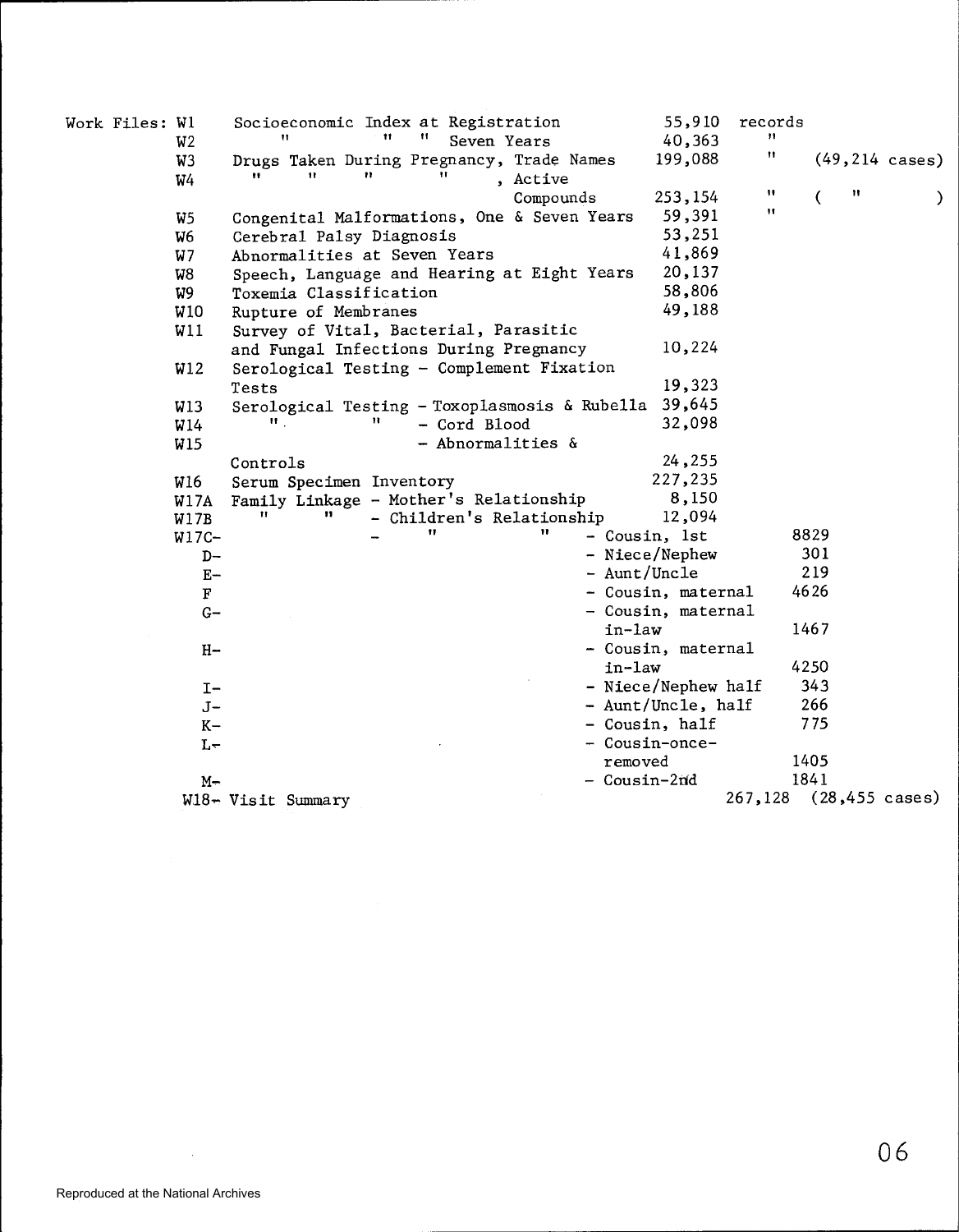

INTRODUCTION TO DOCUMENTATION

The Collaborative Perinatal Project (NCPP) was a longitudinal, multidisciplinary research effort sponsored by the Developmental Neurology Branch, Neurological Disorders Program, National Institute of Neurological and Communicative Disorders and Stroke (NINCDS), the National Institutes of Health. The project sought leads to the etiologies of the developmental disorders of childhood, such as cerebral palsy and mental retardation, through controlled medical histories and studies which relate the events and conditions of pregnancy, labor and delivery to the neurological and mental status of the children of those pregnancies as the child grows and develops. The study sought to link any later appearance of cerebal palsy, mental retardation, learning disorders, congential malfunctions, minimal brain dysfunction, convulsive disorders, visual abnormalities, or communicative disorders to patterns during the perinatal period in order to develop strategies for prevention and intervention.

The Project consisted of approximately 58,000 women and the children resulting from their pregnancies during the study. Additional demographic information was collected on the fathers and the siblings of the children and on relatives of the women.

The medical and other information was collected on the women within the study during pregnancy and delivery between 1959 and 1965 and on the children resulting from those pregnancies from birth until eight years of age. The last information was collected in 1974. The women in the study were patients at fourteen university affiliated medical centers across the United States. Sampling rates varied from 14 percent to 100 percent. For the most part the women were clinic patients.

The sample populations do not duplicate the national population in two significant aspects: they were nearly all from lower income groups and the racial composition was approximately half-white, half-black.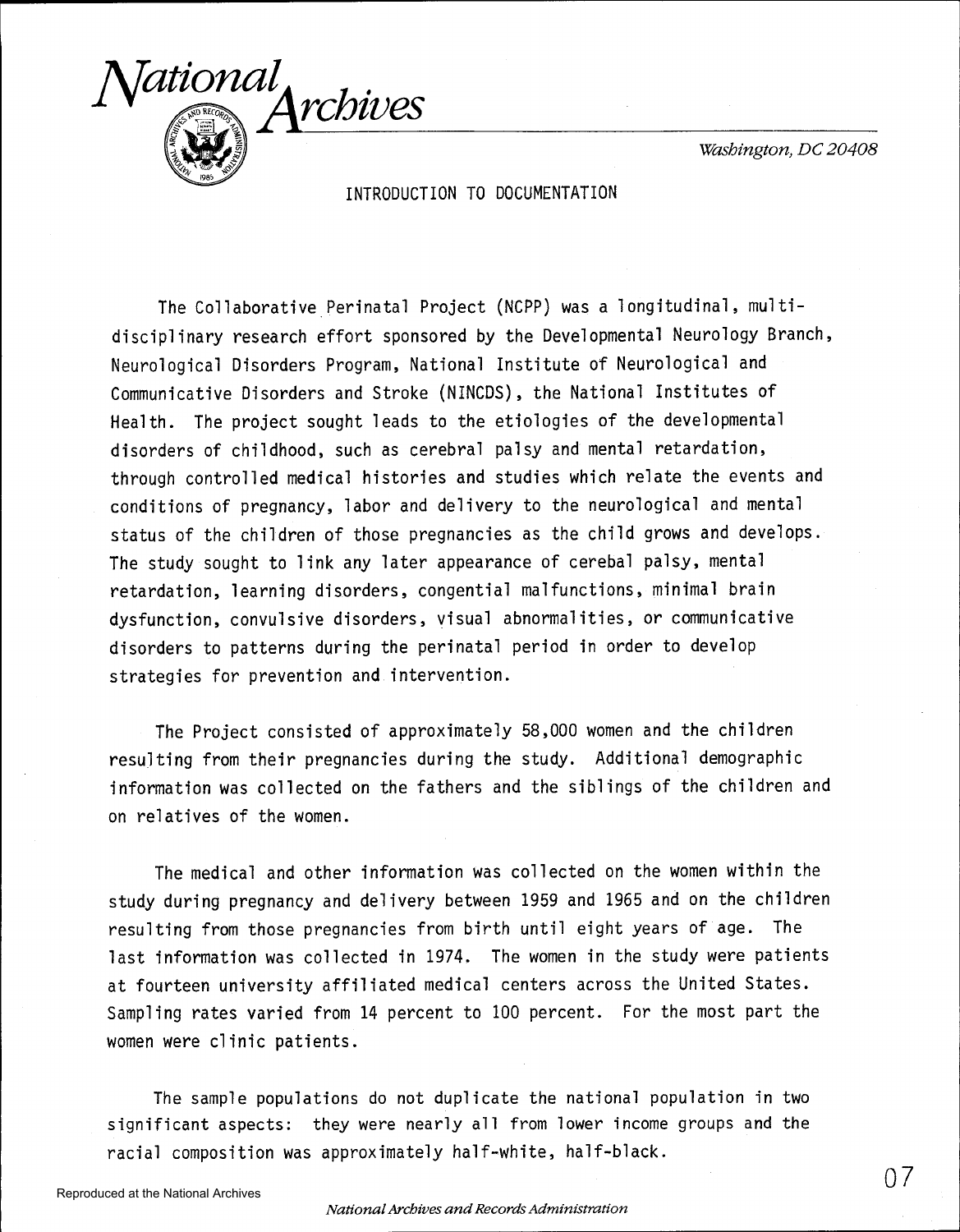The project is unique in the magnitude of the study, the comprehensiveness of the information collected, the compatability of the information collected between cooperating institutions and across the two decades of the study, the provision for future data analysis, the prospective, longitudinal nature of the project, and the enormity of the cost (\$200 million). The medical, psychological and demographic information is not time restricted and can be linked to future medical studies. Further, since basic data collection did not involve any changes or additions in the practices or procedures at the participating institutions, the data also represent an overview of medical practices during the two decades of the project.

Medical information on the women includes history of previous pregnancies and infertility, daily cigarette consumption, drug use in pregnancy, perinatal observations, labor and delivery events, obstetrical reports, and anesthesia reports. Socioeconomic, family history and family health information also was collected.

Medical information on the children includes comprehensive examinations conducted at birth, newborn, four-months, one year and seven years; psychological testing at eight-months, four years and seven years; speech, language and hearing examinations at three years and eight years; and serological and pathological studies. Some socioeconomic and family history also is available on all siblings.

The seven volumes of documentation prepared by NINCDS to support future research in the NCPP data provide extensive detail on the background of the study, the history of the project, the sample, data collection and data processing, access to the data while in NINCDS custody and record layouts and coding for each variable within the master file, the variable file, and the work files. Appendices contain sample forms and data entry cards. The bibliography of published research based on NCPP will be updated periodically and refiched.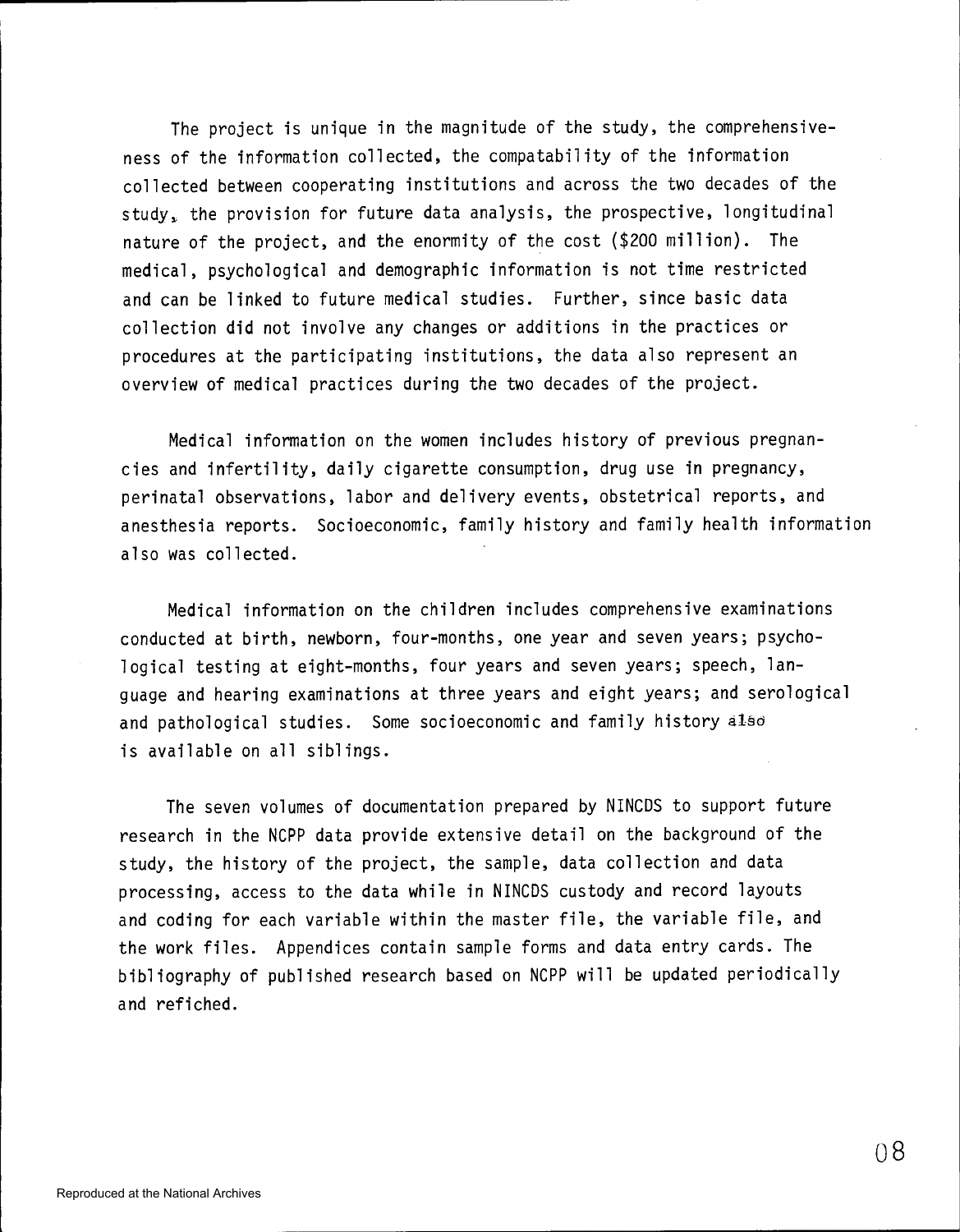ACCESS TO DATA:

NCPP data was subject to the provisions of the Privacy Act of 1974 and the Freedom of Information Act, Exemption 86, while in NIH custody. No records in the physical and legal custody of the National Archives are subject to the Privacy Act. However, National Archives General Restriction 4 (105 61.5302-4 in accordance with 5 USC 552 and 44 USC 2104) restricts:

"records containing information about a living individual which reveal details of a highly personal nature that the individual could reasonably assert a claim to withhold from the public to avoid a clearly unwarranted invasion of privacy, including but not limited to information about the physical or mental health or the medical or psychiatric care or treatment of the individ ual, and that- (1) contain personal information not known to have been previously made public, and (2) relate to events less than 75 years old."

Such information may be released for statistical or quantitative research when the researchers have provided adequate written assurance about the protection and use of the information. Researchers seeking access to the NCPP data must complete an 11 Application for Statistical Research in Records Containing Personal Information" and agree in writing to the "Conditions of Use."

In keeping with the applicable statutes, the NCPP data provided for statistical or quantitative research use will not contain the name, address, or social security number of any individuals in the project. The NINDB (NINCDS) case number will be available on each data record to permit identification and linkage of all records related to a particular patient and her children. The case number includes the institution, type of patient selection, gravida identification number, order of pregnancy and child or gravida number.